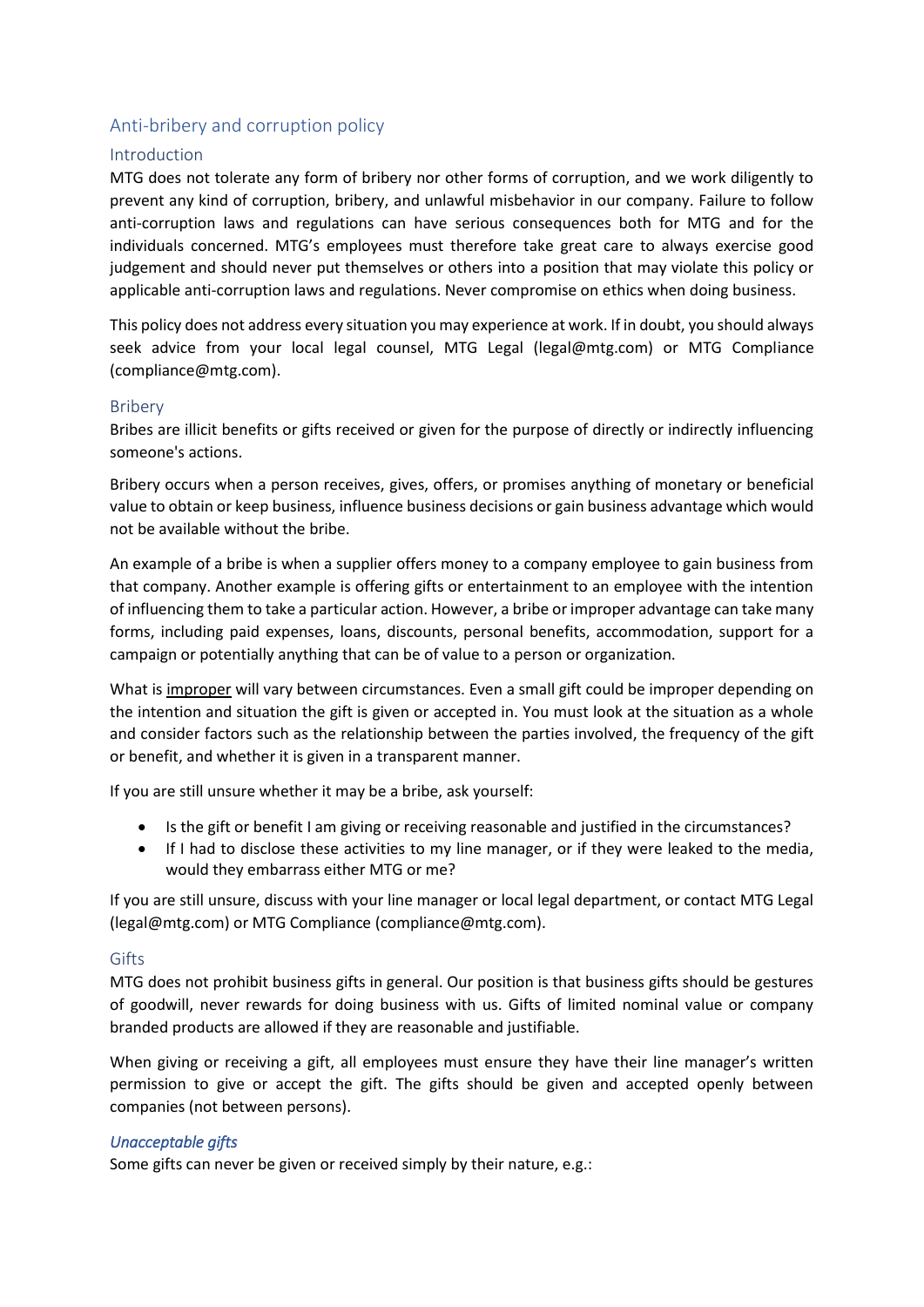- Cash (and equivalent items that can be exchanged directly for private consumption, such as vouchers or gift certificates)
- Expensive items such as iPads, iPhones, jewelry, and other luxury items
- Loans or personal services that can create dependence between those involved
- Entertainment of a sexual or similarly inappropriate nature

No gifts may be given or received in the following situation or to the following persons:

- Partners, spouses, and other family members
- Gifts that do not have a clear business purpose
- Gifts that are not transparent and could be perceived by others as intended to influence business decisions
- During ongoing contractual negotiations
- Gifts that indirectly or directly require something in return
- Gifts offered to or received from public officials

## Hospitality

MTG does not prohibit normal and appropriate hospitality (whether given or received), as long as it is reasonable and justified in the circumstances. Social gatherings with business partners, such as meals, sporting, or cultural events, can be a legitimate part of our business and of building business relations between companies. But using entertainment or an event to influence a decision or to gain an unfair advantage, or using inappropriate entertainment or events in general, is not allowed.

As a rule, you can arrange or attend events or business trips if there is a legitimate business reason, that the business partner is present, and that the costs and duration are kept within reasonable limits and in line with company standards. The hospitality should be given and accepted openly and be a transaction between companies (not between persons).

**Be cautious** with the following types of arrangements:

- Hospitality that includes partners, spouses, and other family members
- Invitations that do not have a business agenda that justifies the arrangement
- Hospitality that is not transparent and could be perceived by others as intended to influence business decisions
- Hospitality during ongoing contractual negotiations
- Hospitality offered for something in return
- Hospitality offered to public officials

To ensure that our employees are protected from allegations of improper conduct or of attempts to bribe a third party, all employees giving or receiving hospitality are required to obtain advance internal approvals in writing.

## Facilitation payments

Facilitation payments are unofficial payments, direct or indirect, made to secure or speed up a routine action or process such as the issuing of a visa, permit, or license. Lawful payments to a government agency are not facilitation payments. MTG does not make facilitation payments.

## Public sector

It is particularly important to be aware of corruption risks when dealing with public officials (including employees of government-owned or government-controlled commercial enterprises and international organizations). Our requirements to record hospitality and gifts offered and received are therefore even stricter for the public sector than for the private sector. Many public officials are also subject to